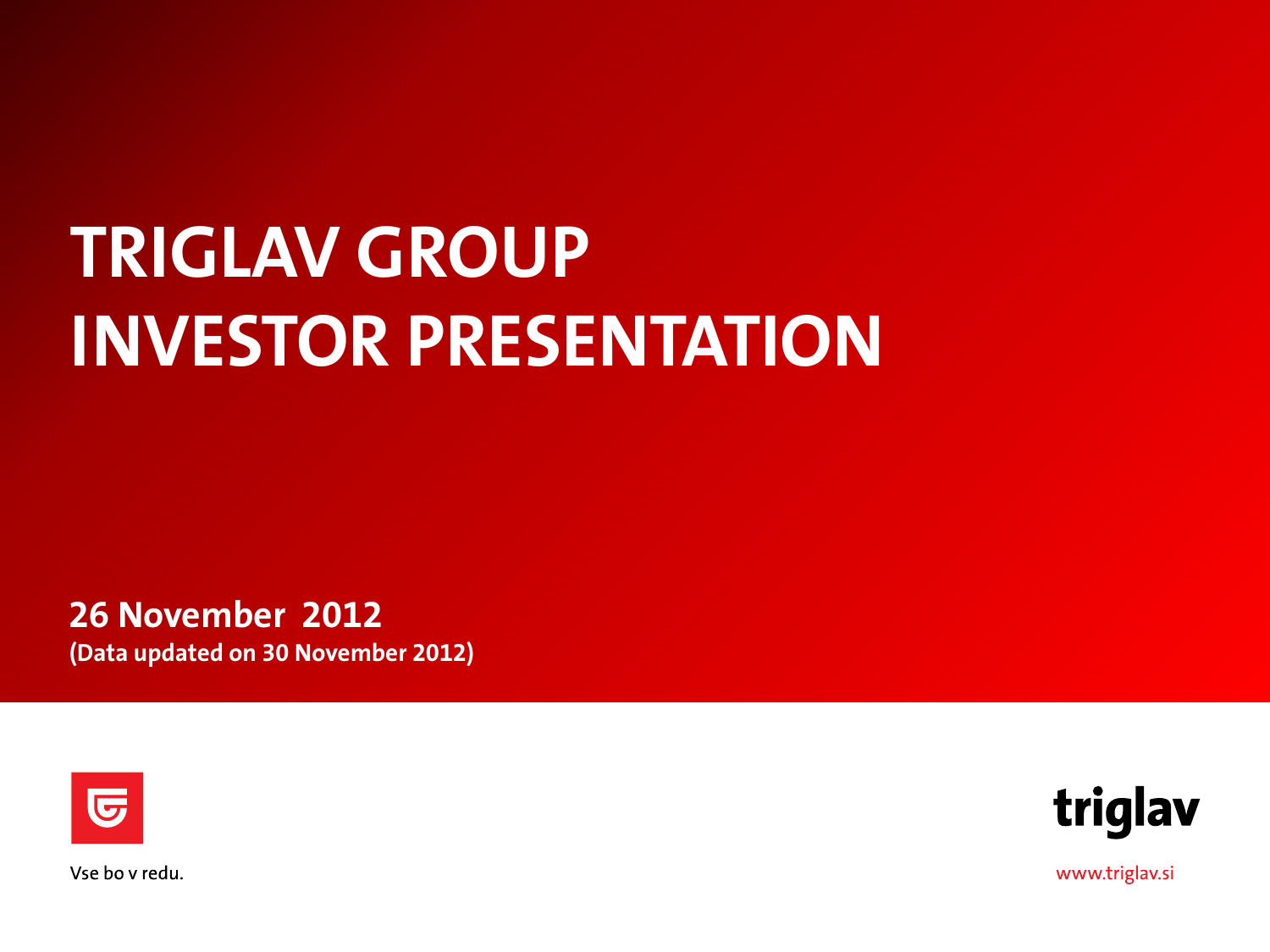# **TRIGLAV GROUP**

#### **Key Features**

- **Core business – 3 pillars**
	- **Insurance**
	- **Third-party asset management**
	- "Banking"
- **Triglav Group** 
	- **Parent company Zavarovalnica** Triglav, d.d. 41 subsidiaries and 9 associated companies
	- **Market presence in 7 countries** and 8 markets
	- 5.426 employees
- **-** S&P rating A-/negative

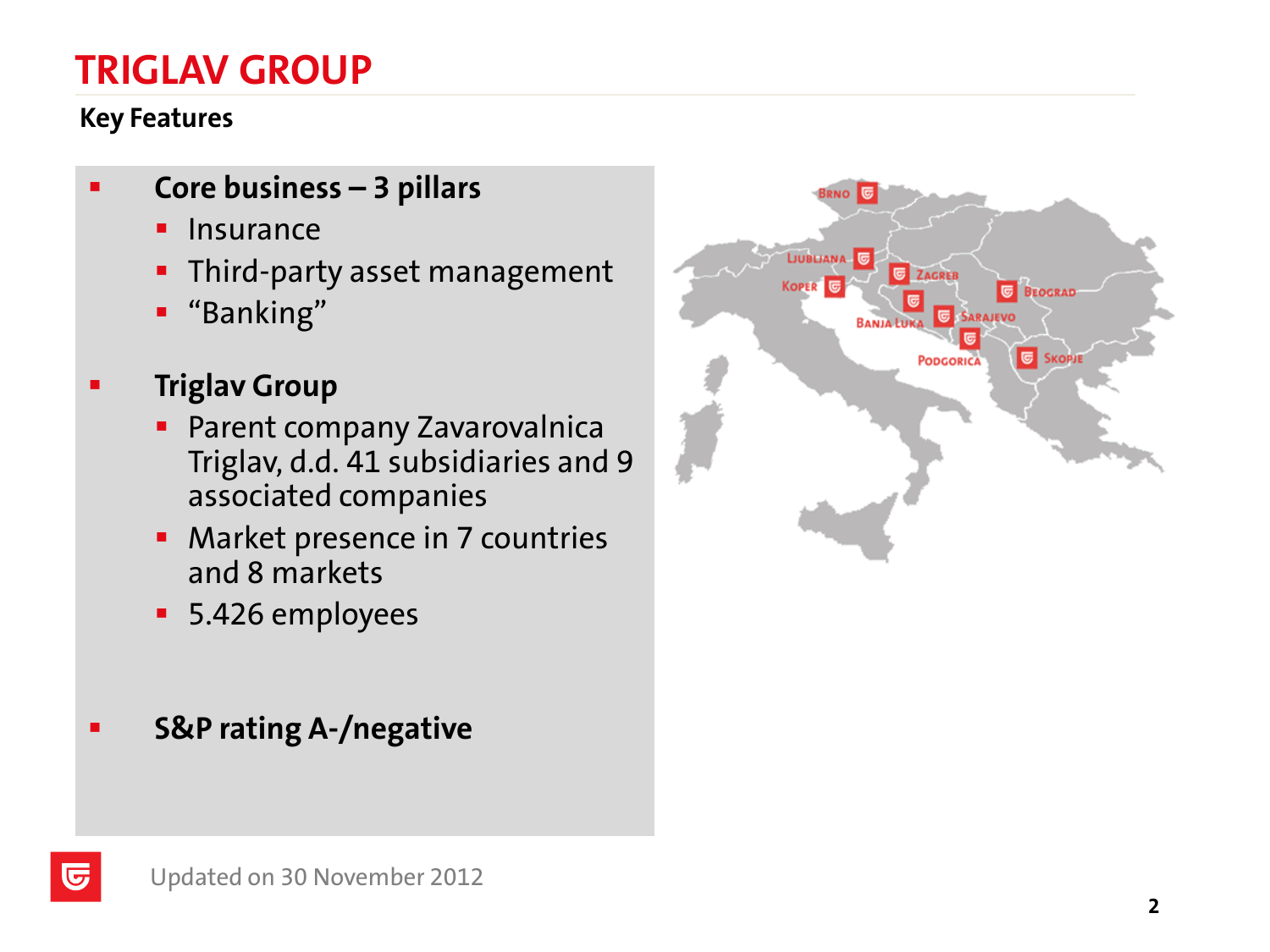# **TRIGLAV GROUP**

**Further profit growth in core business**

- **Q3 profits up 5.4 %, further favorable movement in combined ratio**
- **Dividends at 0,70 EUR per share (47.7 % growth in dividends)**
- **Restructuring of the Management Board**
- **IFC, member of the World Bank Group, enters into Triglav INT as a minority partner of the Zavarovalnica Triglav to develop insurance business outside Slovenia – capitals increase expect by the end of 2012**
- **Impact of financial crisis and situation in the banking sector on the value of investment portfolios**
- **Continuation of the ownership consolidation of the Triglav Group**
- **S&P downgraded Triglav Group credit rating form "A" to "A-" because of the recent lowering of the long-term sovereign credit rating of the Republic of Slovenia. Credit watch still in place.**
- **Discussions with other shareholders about the conditions of the capital increase of Abanka Vipa**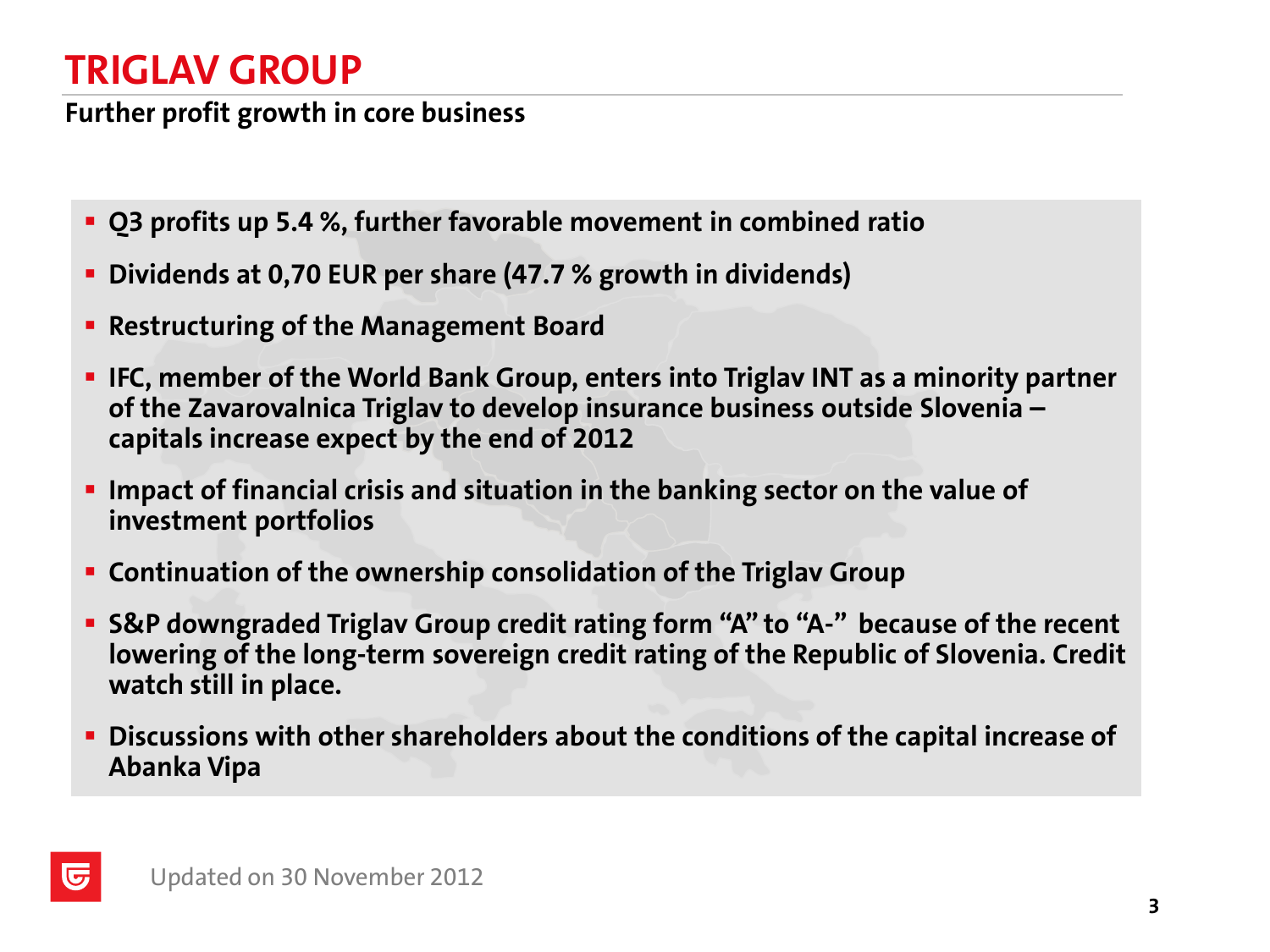# **TRIGLAV GROUP**

#### **The core business is insurance**

- **Insurance** 
	- **Non-life**
	- $Life$
	- Supplementary pensions
	- $H$  Health
- Asset management
	- **Mutual funds**
	- **Investment companies**
	- **Investment holdings**
	- Real Estate
- **Banking**

匠

- Significant interest in Abanka Vipa, d.d.
- **Strategic importance of banking** distribution channels in the future

 $\sqrt{2}$ 

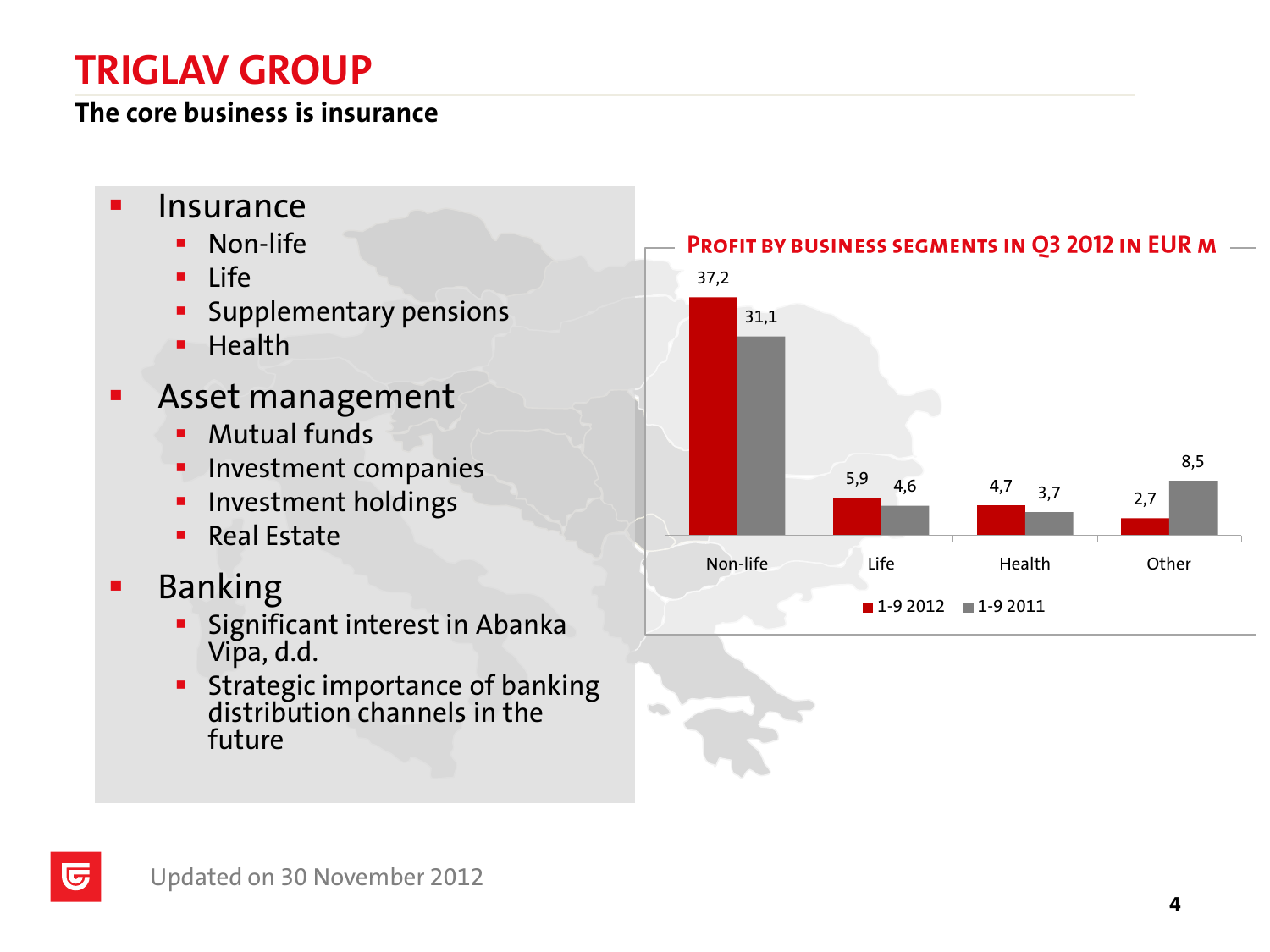# **THE MANAGEMENT TEAM**





#### Matjaž Rakovec, President of the Management Board, DOB: 1964

- BSc in Economics
- Extensive experience in insurance industry and sales
- Supervisory Board membership in: Krka, Jedrski Pool, Triglav INT, Triglav Osiguranje, Sarajevo and Lovćen Osiguranje
- Membership in numerous Boards including: Chamber of commerce and Industry of Slovenia, AmCham, Olympic Committee of Slovenia

#### Andrej Slapar, Member of the Management Board, DOB: 1972

- BSc in Law
- Extensive experience in insurance industry
- Supervisory Board membership in: Triglav Pojišt'ovna, Pozavarovalnica Triglav Re, Triglav Osiguranje Sarajevo, Triglav INT and Abanka Vipa

#### Stanislav Vrtunski, Member of the Management Board, DOB: 1972

- MBA
- Extensive experience in insurance industry
- Supervisory Board membership in: Triglav Osiguranje Zagreb, AS Triglav Ljubljana

#### Benjamin Jošar, Member of the Management Board, DOB: 1973

- MBA
- Extensive experience in finance and banking
- Supervisory Board membership in: Triglav Skladi Ljubljana
- Senior Lecturer for subject area and banking at Gea College



ज

#### Marica Makoter, Member of the Management Board - employee representative, DOB: 1972 Bachelor of Law, Slovenian State Bar Examination

- Extensive experience in insurance industry and law
- Supervisory Board membership in: Triglav Osiguruvanje Skopje

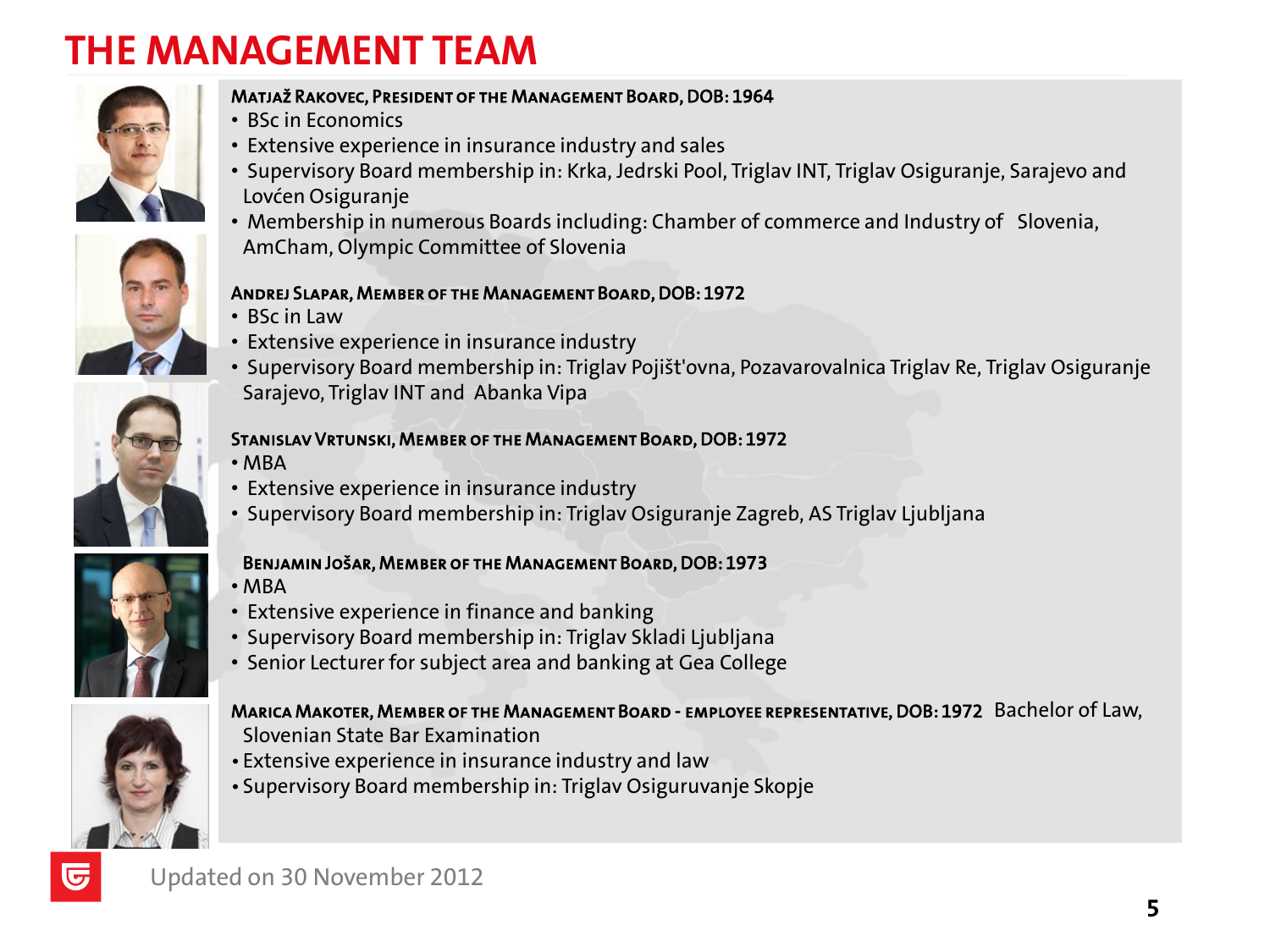# **FINANCIAL HIGHLIGHTS OF TRIGLAV GROUP FOR Q3 2012**

#### **Underlying performance inline with business plans**

|                                                 | In EUR million |         |              |  |  |
|-------------------------------------------------|----------------|---------|--------------|--|--|
|                                                 | Q3 2011        | Q3 2012 | <b>INDEX</b> |  |  |
| Gross written premium                           | 773,9          | 732,1   | 95           |  |  |
| Net premium income                              | 687,1          | 665,9   | 97           |  |  |
| Gross claims settled                            | 437,1          | 449,5   | 103          |  |  |
| Net claims incurred                             | 428,9          | 450,1   | 105          |  |  |
| Gross operating costs*                          | 166,6          | 169,5   | 102          |  |  |
| Profit before tax                               | 65,1           | 62,6    | 96           |  |  |
| Net profit for the accounting period            | 47,9           | 50,5    | 105          |  |  |
|                                                 |                |         |              |  |  |
| Gross insurance technical provisions            | 2.234,1        | 2.334,6 | 104          |  |  |
| Total equity                                    | 489,5          | 554,9   | 113          |  |  |
| Number of employees                             | 5.064          | 5.426   | 107          |  |  |
|                                                 |                |         |              |  |  |
| <b>Expense ratio</b>                            | 61,9%          | 64,0%   |              |  |  |
| Net claims ratio                                | 27,7%          | 27,8%   |              |  |  |
| Combined ratio non-life                         | 89,7%          | 91,8%   |              |  |  |
| * Gross operating costs of insurance operations |                |         |              |  |  |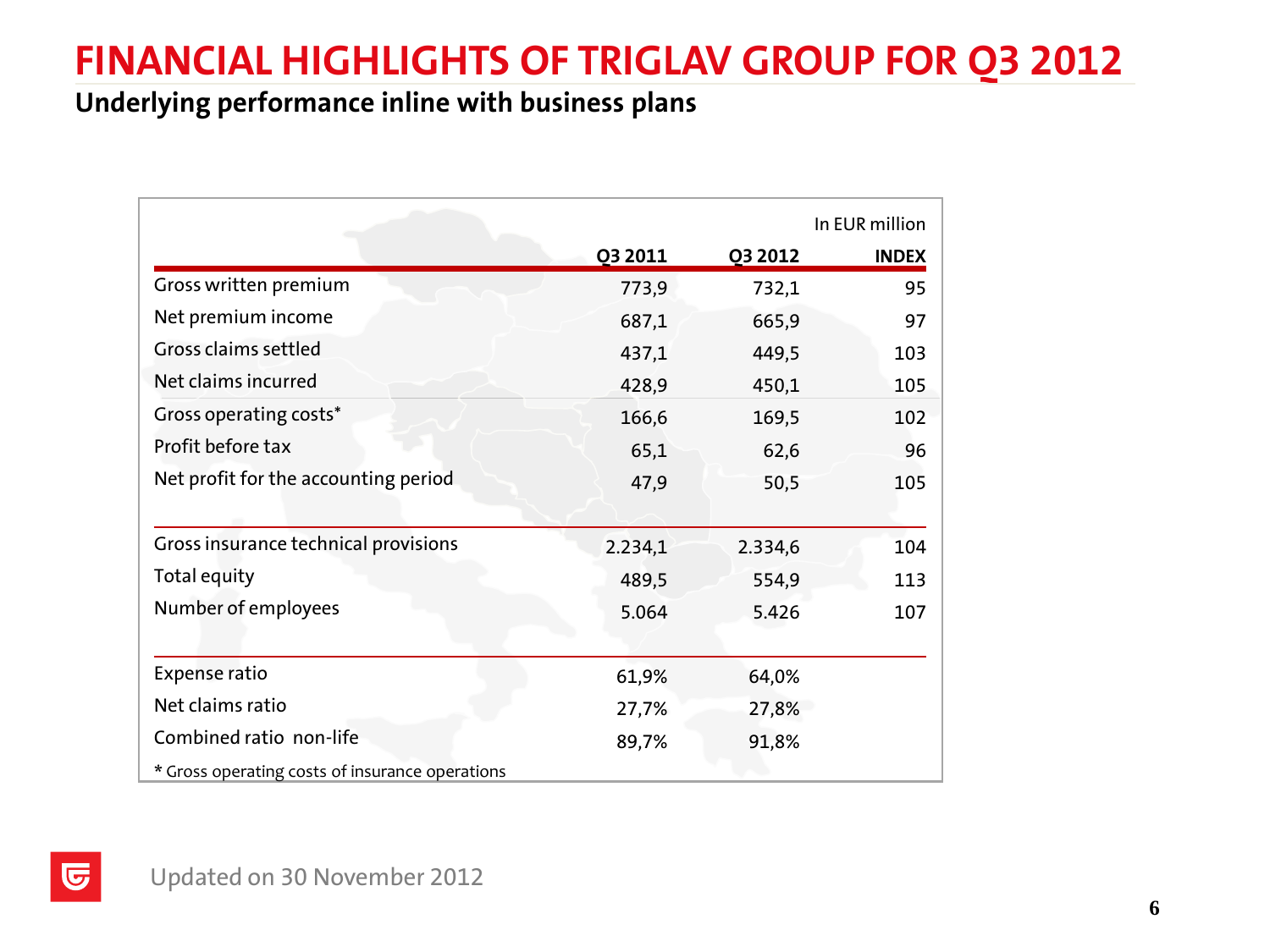# **GROSS PREMIUM WRITTEN IN Q3 2012**

#### **Well balanced insurance portfolio structure**

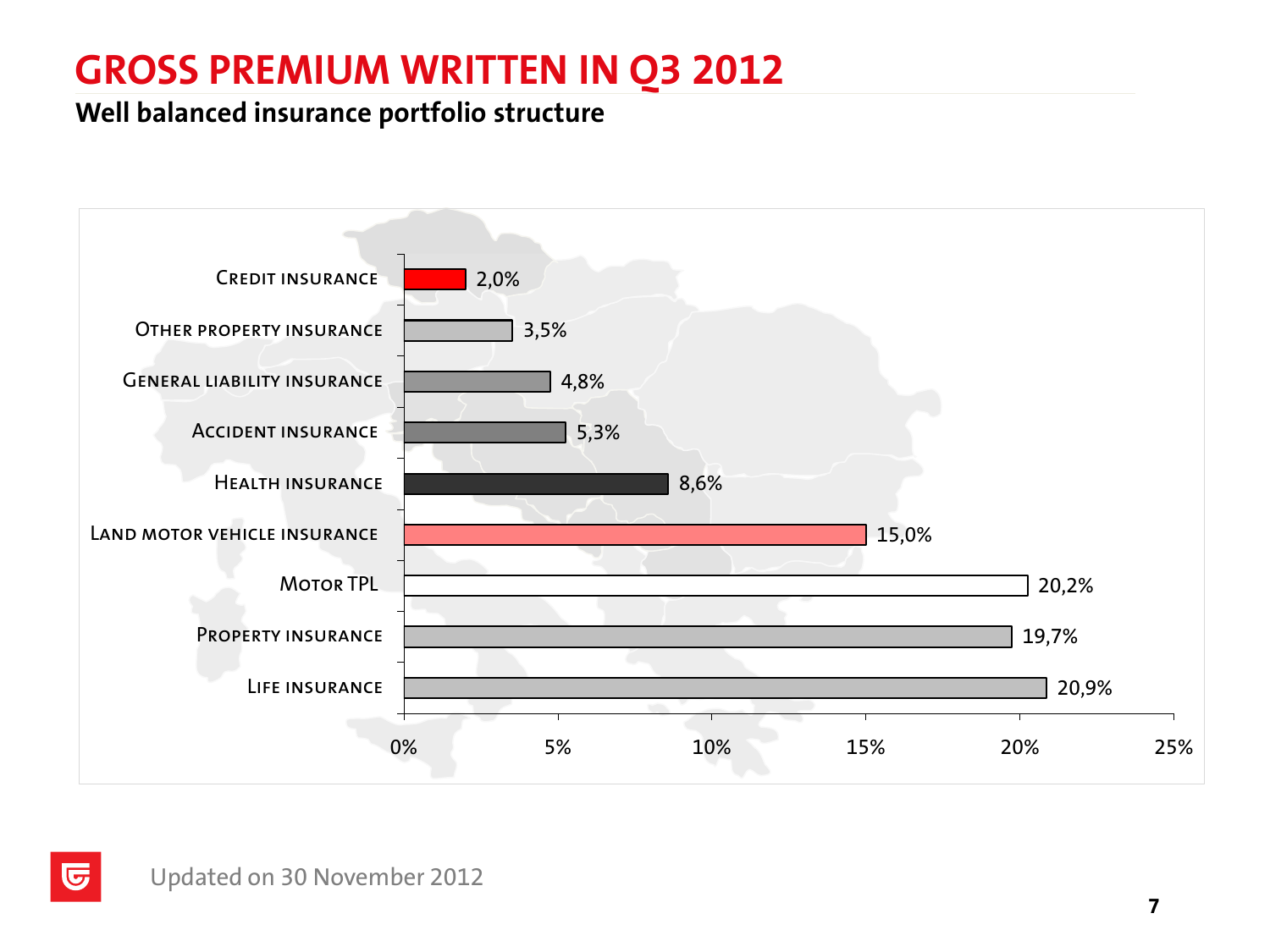# **MARKET SHARES IN 2011**

#### **Triglav Group ranks first in Adria region**

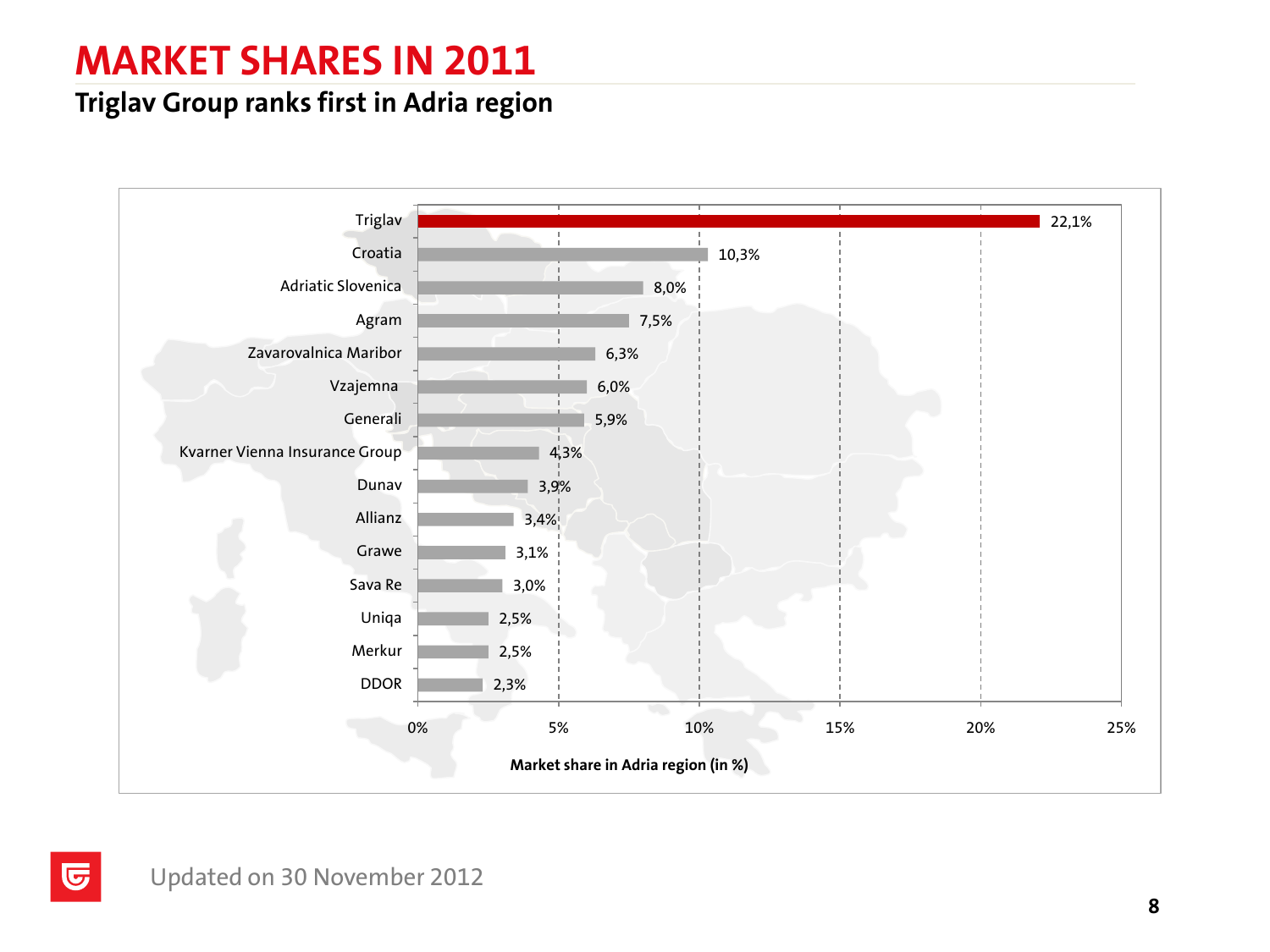### **INVESTMENT STORY**

#### **From high growth and fast expansion to profitable operations**

**Leading insurance company in Slovenia – expansion started in 2000**

- **Fast growth in Slovenia, especially life insurance**
- **Entry into private pension business**
- **In part a regional strategy besides Slovenia also present in Croatia, Czech Republic and** Montenegro

**Fast growth in the markets of former Yugoslavia**

- **EXTERG** Final arouth potential of Slovenian insurance market
- **High growth potential and knowledge level of relatively undeveloped insurance markets of** former Yugoslavia – entry on all markets in former Yugoslavia region
- **Biggest insurance group in Western Balkans**

**Focus on profitability and selective expansion**

- **Profitability of the core business result of consolidation of business functions, prudent** selection of insurance risks, transfer of know-how – exploiting potential of existing markets
- Growth of operations and expansion of insurance lines in existing markets, prudent entry in new insurance markets
- **Efficient system of risk management compliant with Solvency II**

U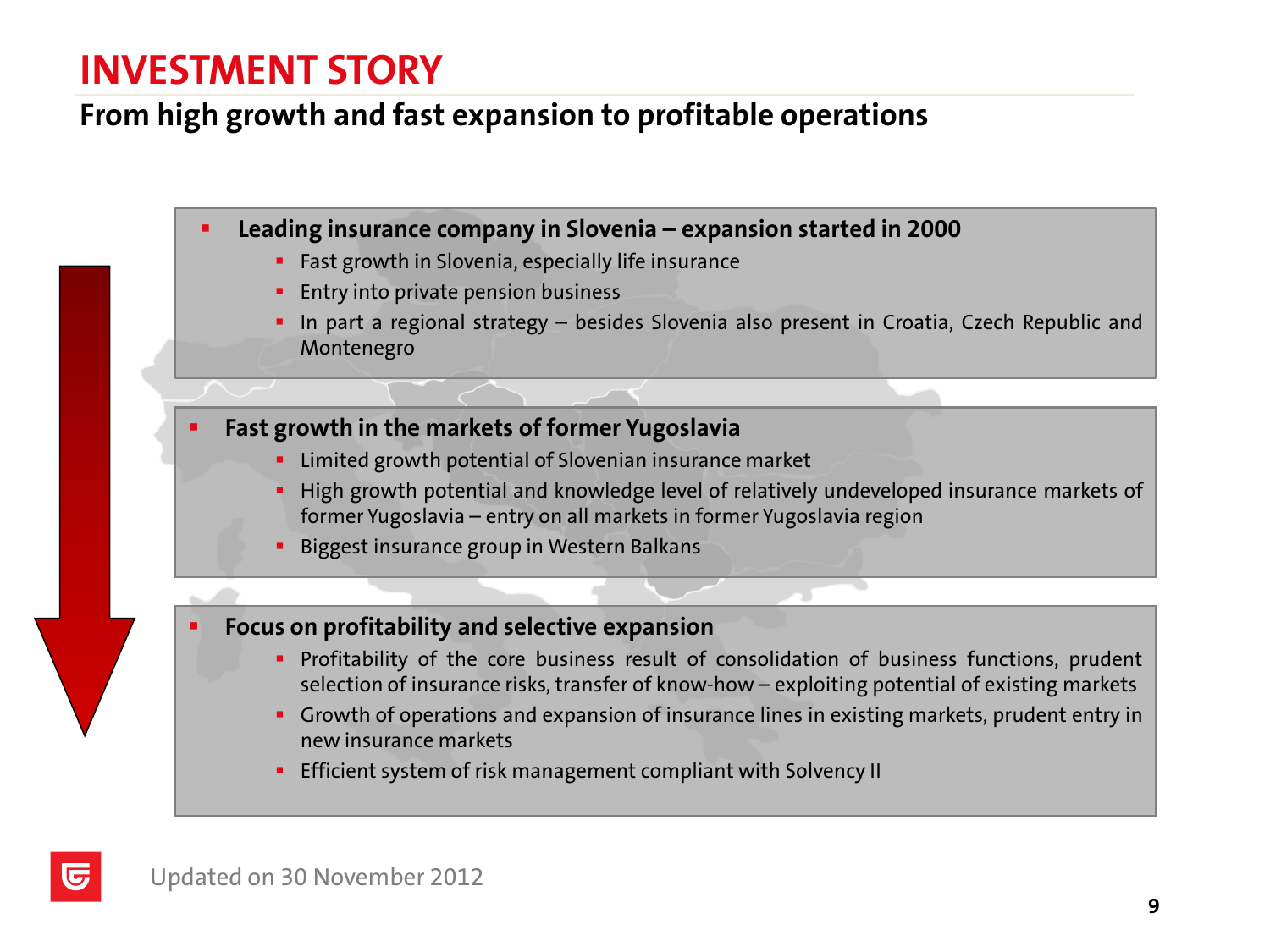# **DEVELOPMENT OF INSURANCE MARKETS**

**GDP growth and low insurance density key growth drivers on target markets**



 $\overline{\mathbf{G}}$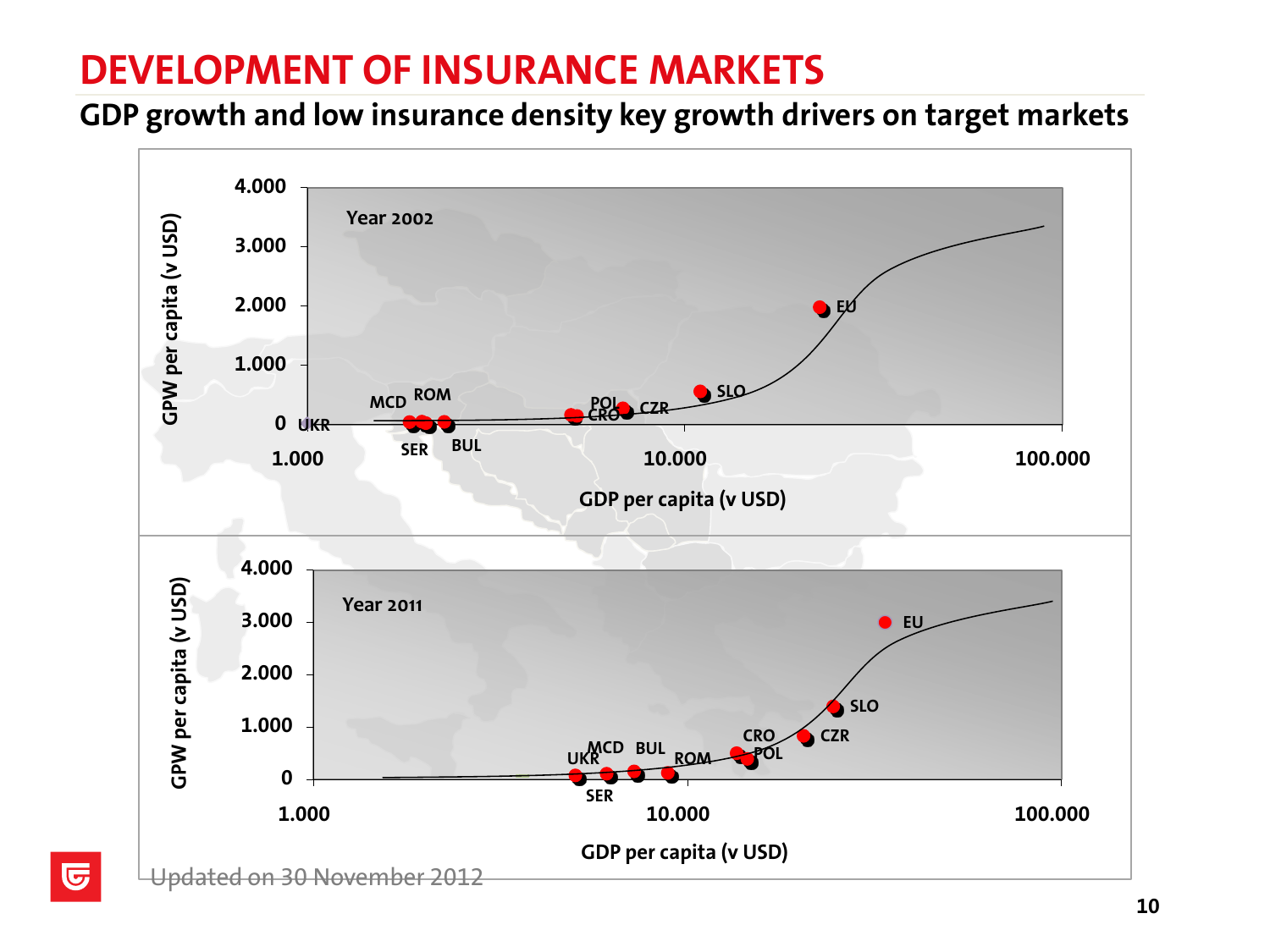# **LONG TERM PROSPECTIVENESS OF TARGET MARKETS**

#### **High catch-up potential**



#### **Relatively lower density creates opportunities**

- **Higher future demand for existing insurance products**
- **Development and growth in sales of new and more sophisticated insurance products**
- **EXEC** insurance growth
- **Expected changes in regulation: pension, health, tax**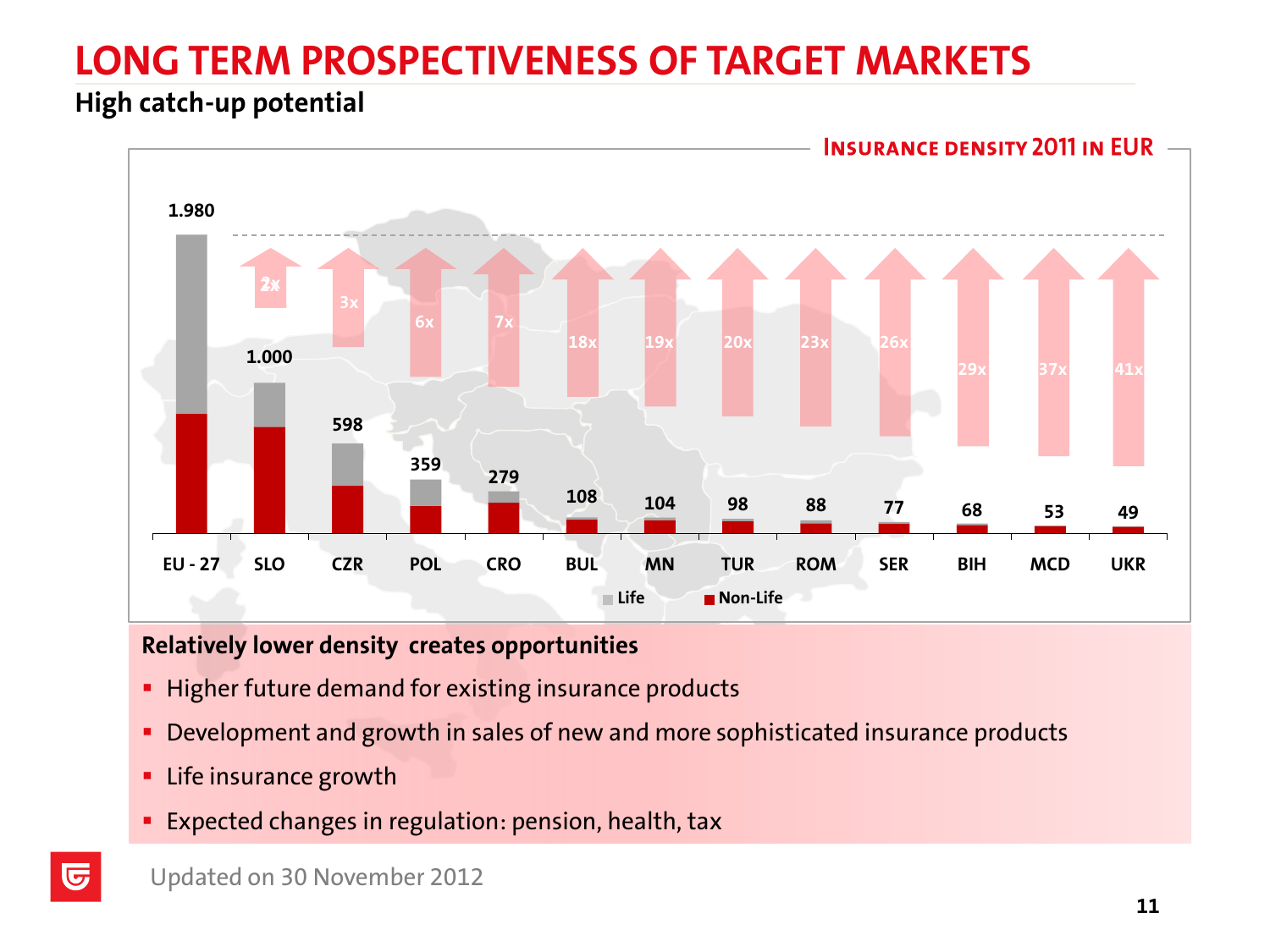# **STRATEGY TURNAROUND – PROFITABILITY OF CORE BUSINESS**

**Underlying performance targeting, not premium growth for any price**

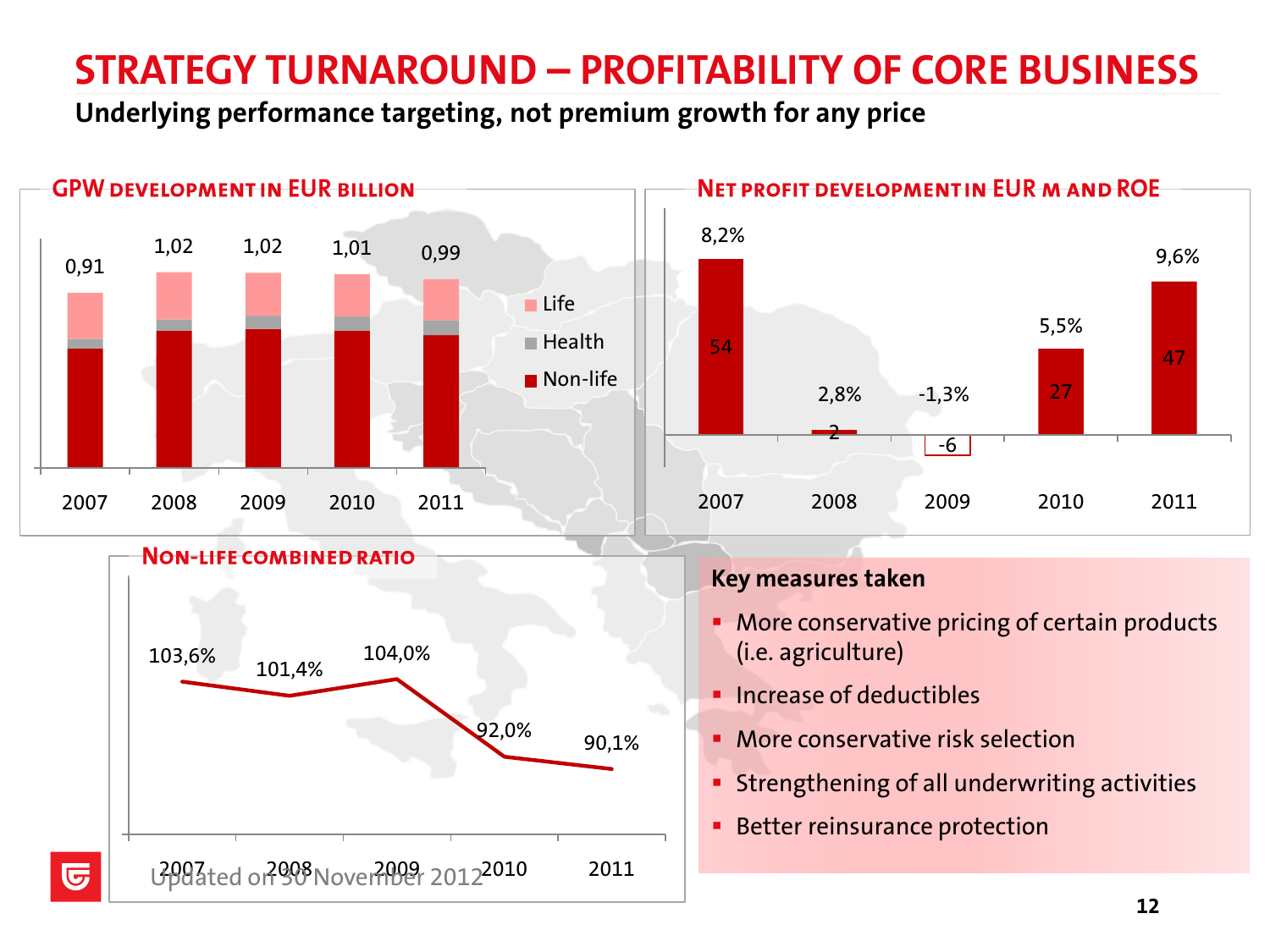**Slovenia: Zavarovalnica Triglav d.d., Triglav Zdravstvena zavarovalnica d.d.**

 $\mathbf{\downarrow}$ 

◯

Gross premium written: -5% 580.4 m EUR

Market share (in 2011) : 37.1% -0.8 p.p.

Market position: 1

Gross operating costs: +2% 125.7 m EUR

Gross claims paid: +2% 358.2 m EUR

Combined ratio: 87.1% +2.0 p.p.

#### **Market development in 2011:**

- **Insurance penetration (2011): 5.8%**
- GPW: 2,092 m EUR (-0.1%)
- **Insurance density (2011): 1,000 EUR** per capita

### **Major events:**

- New strategy of the group strictly implemented
- **Low combined ratio**
- **Impairments of financial** instruments

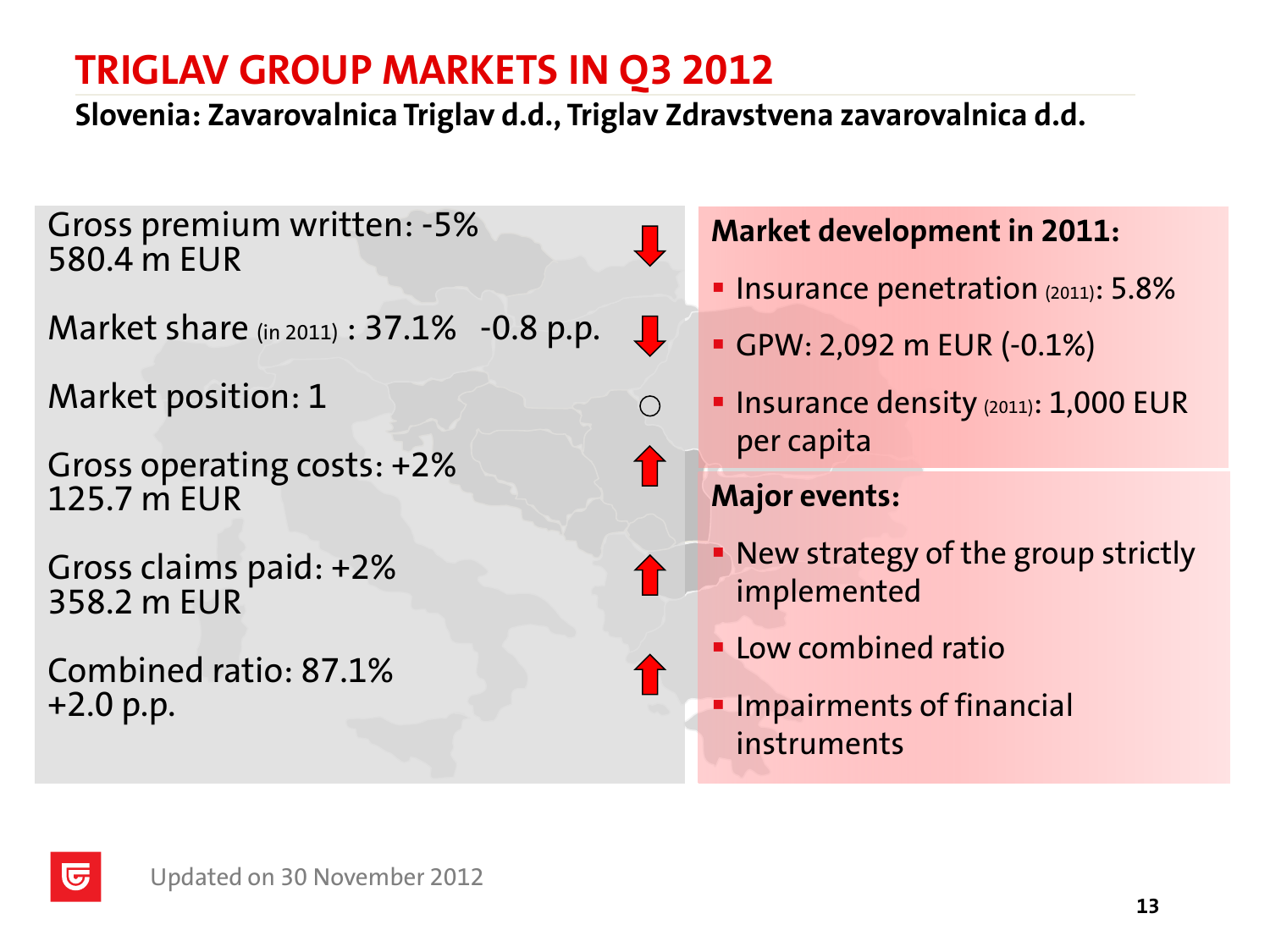### **Croatia: Triglav Osiguranje d.d.**

Gross premium written: -13% 37.0 m EUR

Market share (in 2011) :  $4.3\%$  -0.1 p.p.

Market position: 7

Gross operating costs: -1% 13.1 m EUR

Gross claims paid: +12% 23.3 m EUR

Combined ratio: 114.2% +7.6 p.p.

### **Market development in 2011:**

- **Insurance penetration**  $(2011)$ : 2.7%
- GPW: 1,229 mio EUR (-3%)
- **Insurance density (2011): 279 EUR** per capita

#### **Major events:**

 $\bigcirc$ 

- GPW lower due to loss of a major client, portfolio selection (casco, life stock) and drop of credit insurance
- **Higher claims paid due to some** big loss events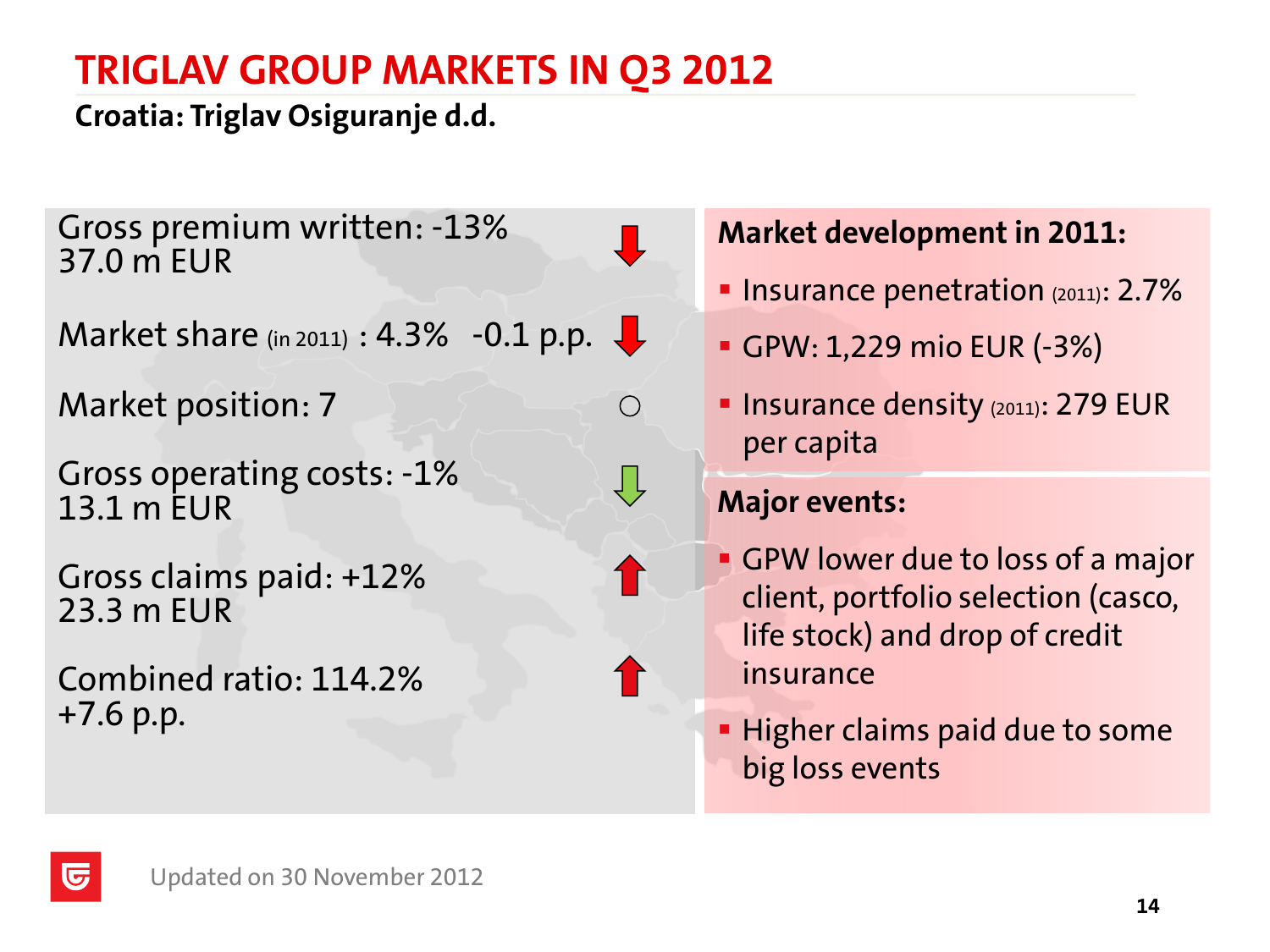**Serbia: Triglav Osiguranje a.d.o.**

Gross premium written: -23% 12.0 m EUR

Market share (in 2011) :  $3.7\%$  +0,2 p.p. 1

Market position: 7

Gross operating costs: -21% 7.8 m EUR

Gross claims paid: -8% 6.1 m EUR

Combined ratio: 127.6% +12.3 p.p.

**Market development in 2011:**

- **Insurance penetration (2011): 1.7 %**
- GPW: 526 m EUR (+2 %)
- **Insurance density (2011): 77 EUR** per capita

### **Major events:**

 $\bigcirc$ 

 $\bigcup$ 

- **Impact of stricter cost** management on MTPL acquisition
- **Restructuring of management**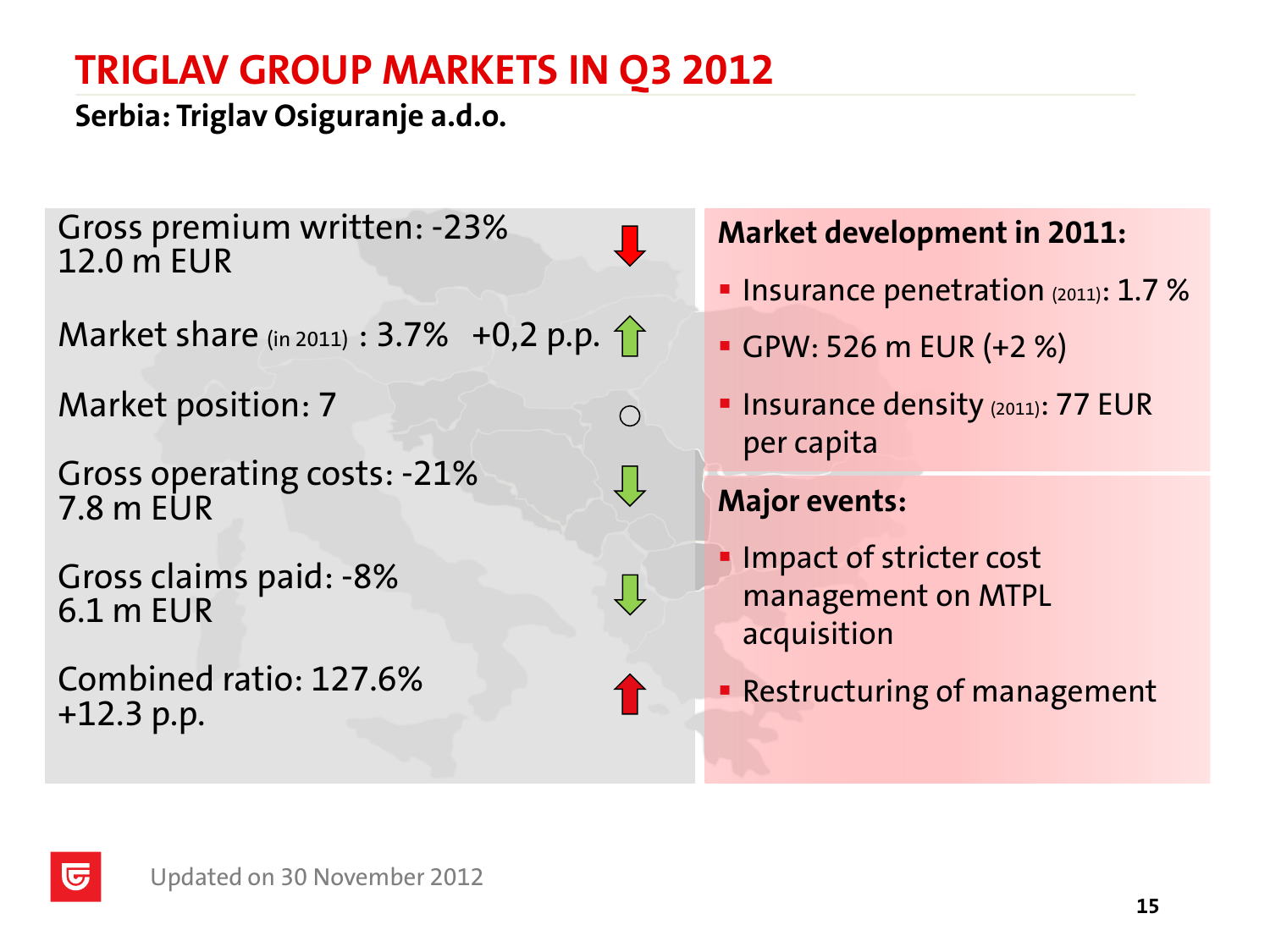**Bosnia and Herzegovina: Triglav osig. Sarajevo d.d., Triglav osig. Banja Luka a.d.**

 $\bigcirc$ 

Gross premium written: -2% 16.1 m EUR

Market share (in 2011) : 8.2% -1.2 p.p.  $\downarrow$ 

Market position: 3

Gross operating costs: -11% 6.8 m EUR

Gross claims paid: +8% 6.7 m EUR

Combined ratio: 101.0% -5.5 p.p.

匠

#### **Market development in 2011:**

- **Insurance penetration**  $(2011)$ :  $1.5%$
- GPW: 255 m EUR (+4%)
- **Insurance density (2011): 68 EUR** per capita

#### **Major events:**

- **Restructuring of insurance** portfolio into non-car insurance
- **Lower acquisition costs**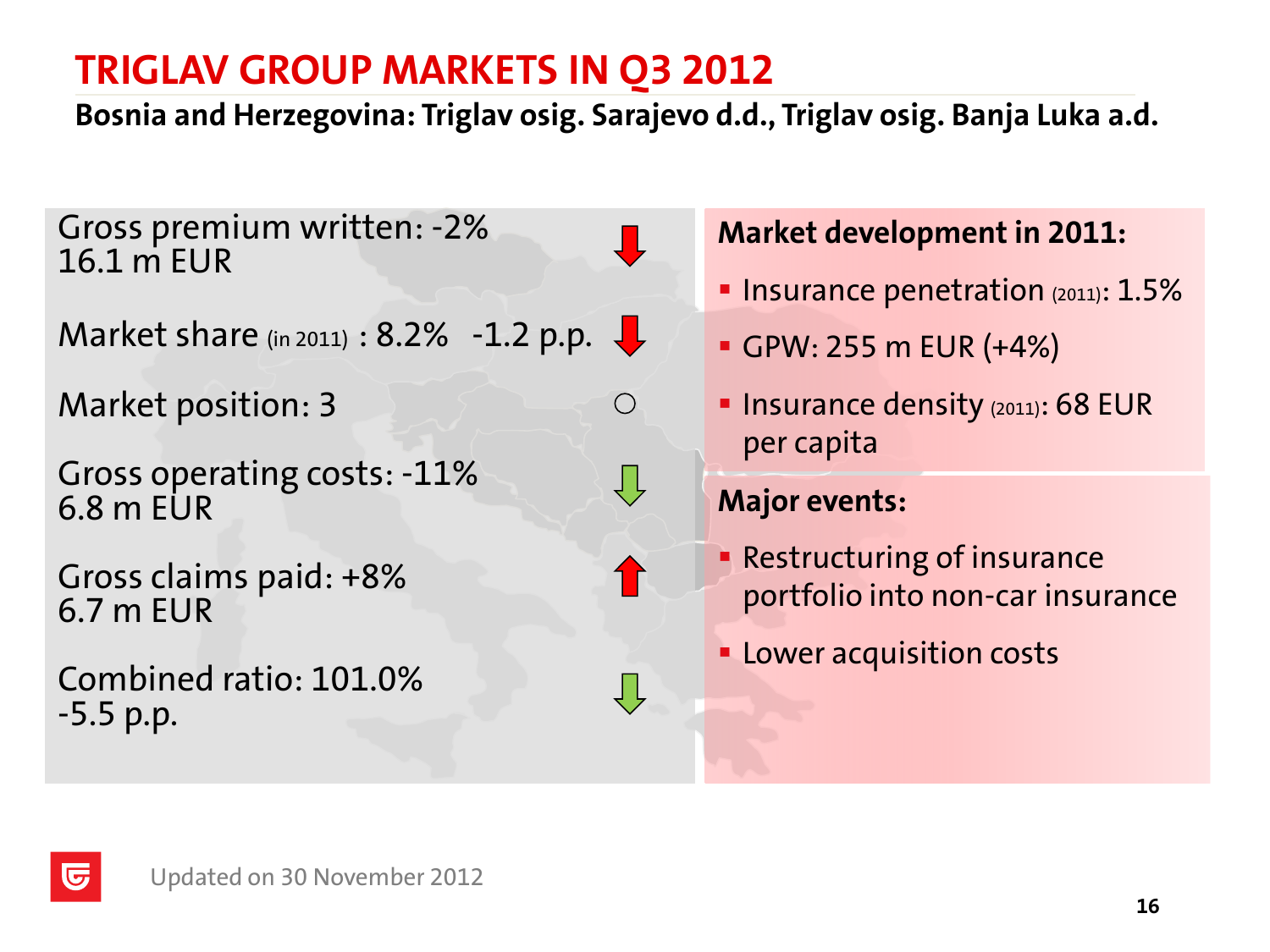**Montenegro: Lovćen osiguranje a.d. & Lovćen, životna osiguranja a.d.**

 $\bigcirc$ 

Gross premium written: -5% 22.0m EUR

Market share (in 2011) : 47.3% -4.7 p.p. $\blacktriangleright$ 

Market position: 1

Gross operating costs: +7% 7.9 m EUR

Gross claims paid: -2% 12.3 m EUR

Combined ratio: 81.9% -16.8 p.p.

#### **Market development in 2011:**

- **Insurance penetration**  $(2011)$ : 1.6 %
- GPW (2011): 65 m EUR (+4%)
- **Insurance density (2011): 104 EUR** per capita

### **Major events:**

- **Loss of major client, lower MTPL** sales due to competition on acquisition costs and natural catastrophe at the beginning of the year
- **Turnaround strategy and** management yielding results

lU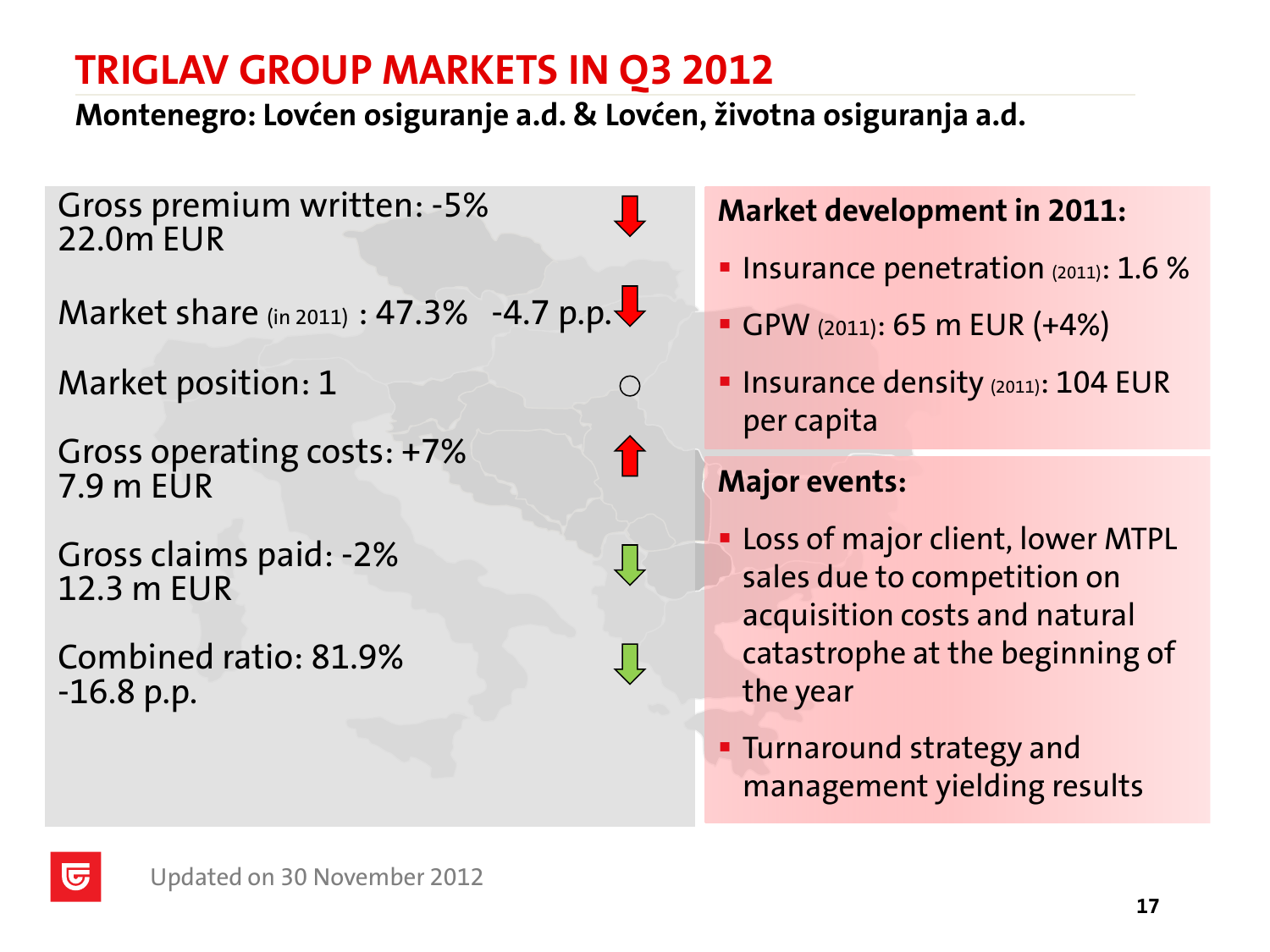**Macedonia: Triglav Osiguruvanje a.d.**

Gross premium written: -10% 14.4 m EUR

Market share NL (in 2011) : 19,7% -2.1 p.p.

Market position NL: 1

Gross operating costs: +11% 4.2 m EUR

Gross claims paid: +7% 10.6 m EUR

Combined ratio: 101.3% +4.7 p.p.

#### **Market development in 2011:**

- **Insurance penetration**  $(2010)$ : 1.2 %
- GPW: 110 m EUR (+4%)
- **Insurance density (2010): 53 EUR** per capita

#### **Major events:**

- **Lower MTPL sales through** brokers - escalating commissions
- **Higher costs due to new IT** support and costs of rebranding
- **Higher claims paid due to one** big loss event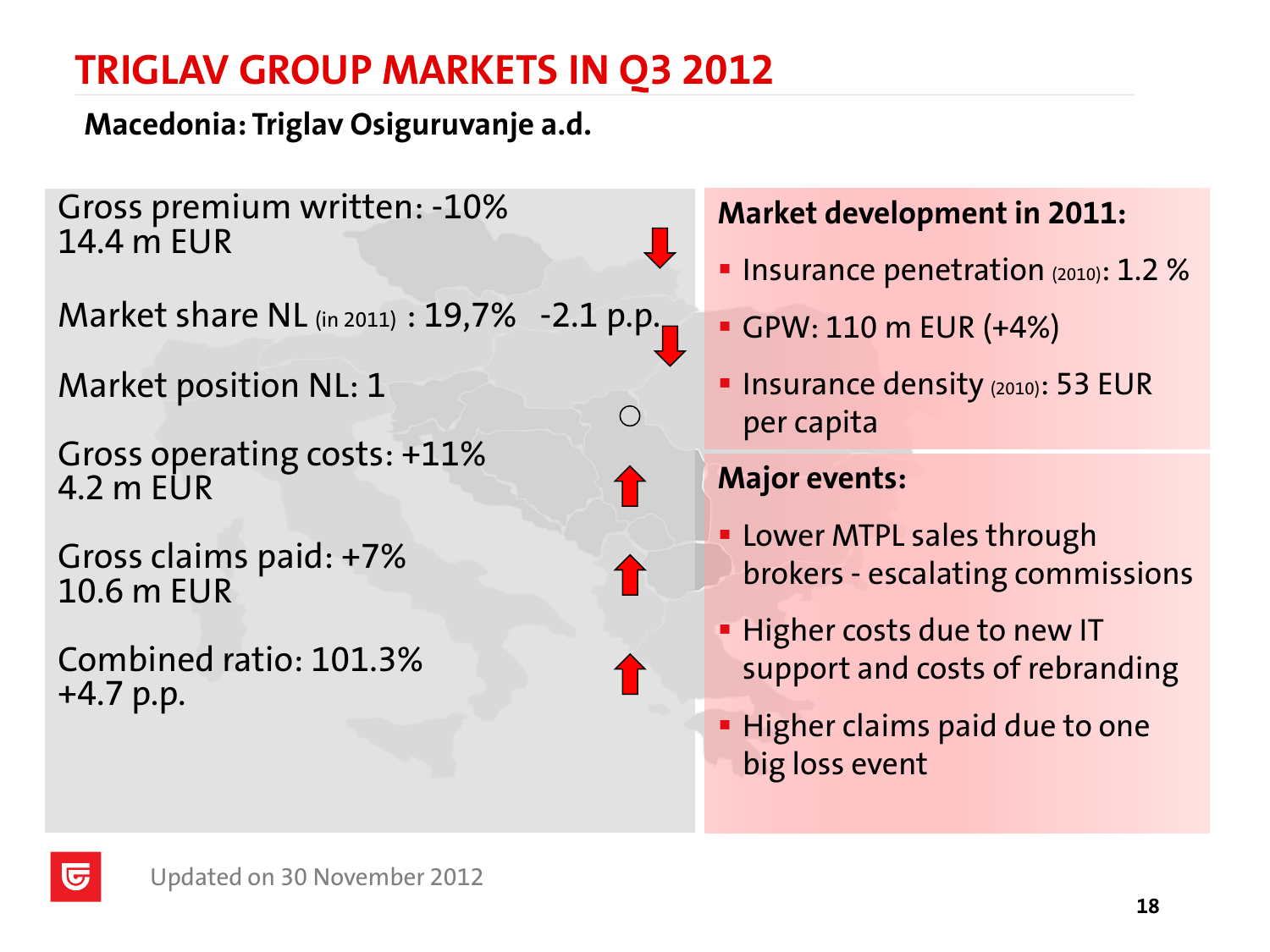**Czech republic: Triglav Pojišt'ovna a.s.**

Gross premium written: 0% 20.7 m EUR

Market share NL  $_{(in 2011)}$  : 0.9% 0.0 p.p.  $\circ$ 

Market position NL: 11

Gross operating costs: +9% 6.7 m EUR

Gross claims paid: +7% 13.7 m EUR

Combined ratio: 121.0% +17.3 p.p.

#### **Market development in 2011:**

- **Insurance penetration (2011): 3.9%**
- GPW NL: 2,890 m EUR (+1%)
- **Insurance density (2011): 598 EUR** per capita

#### **Major events:**

- **Restructuring of insurance** portfolio
- **Higher claims paid due to some** big loss events
- **Reinsurance restructuring**



 $\bigcap$ 



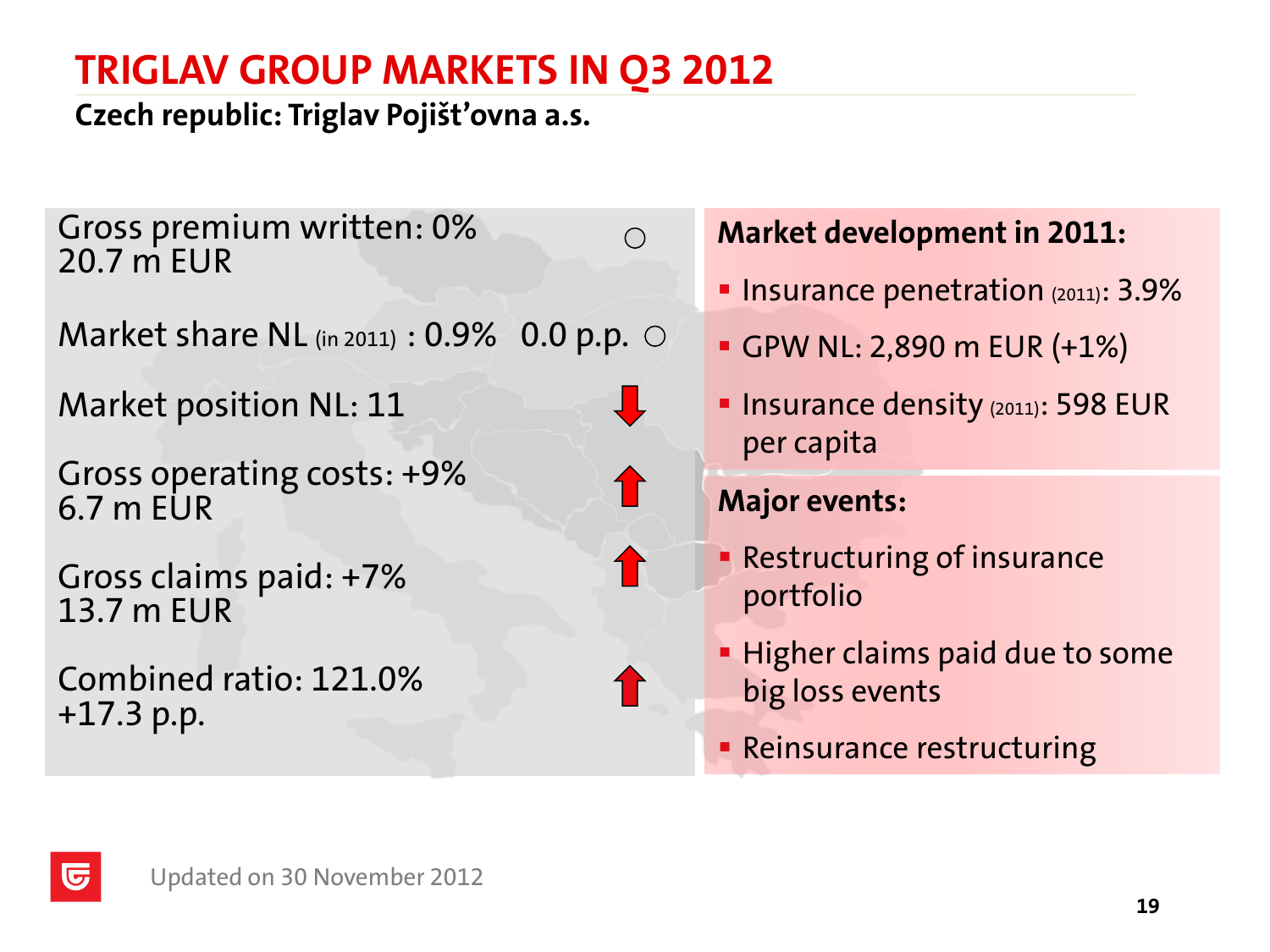# **IFC ENTERS TRIGLAV GROUP INTERNATIONAL BUSINESS**

#### **Future structure of international insurance business**



 $\overline{\mathbf{G}}$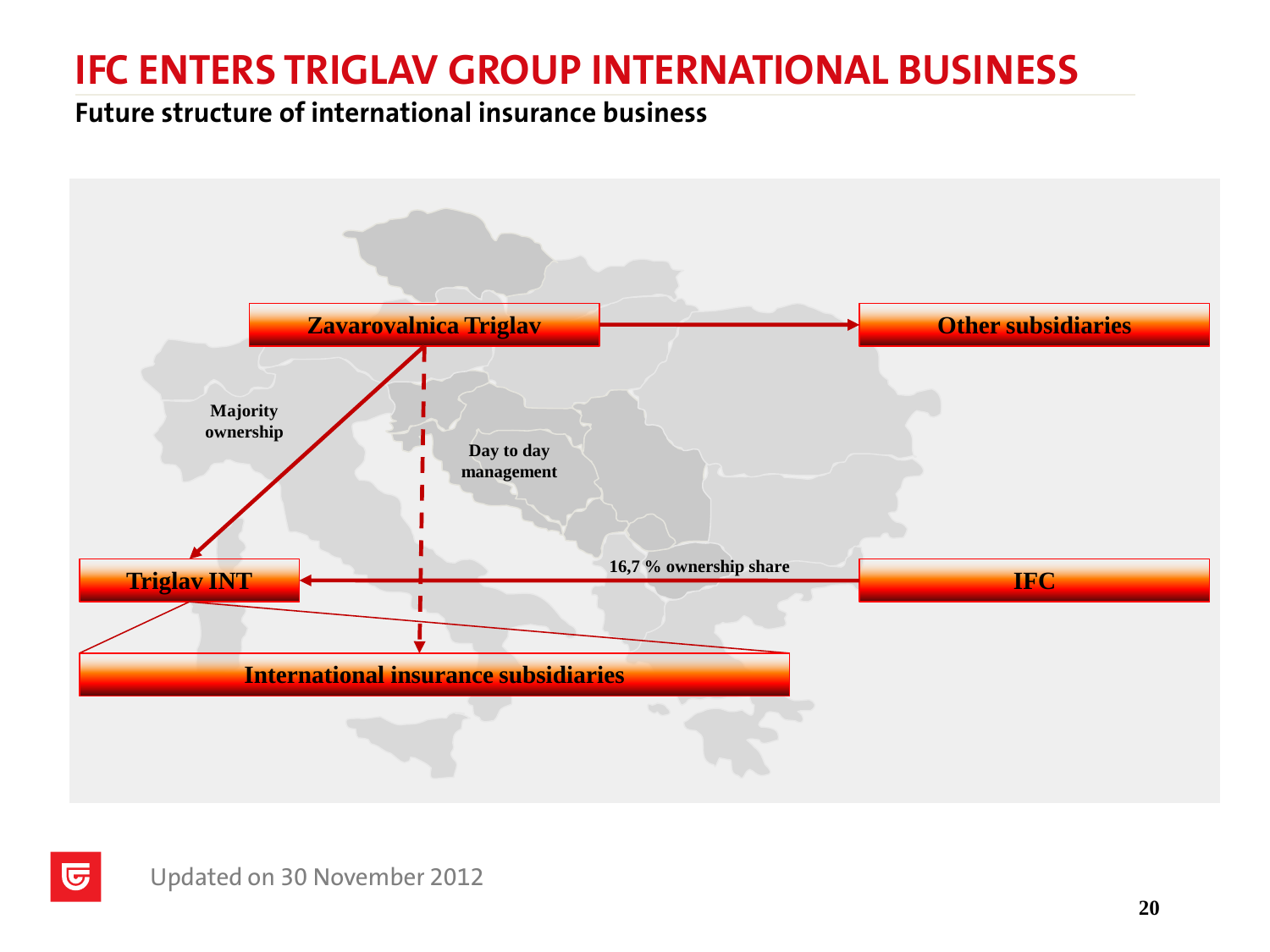# **THE STRATEGY OF TRIGLAV GROUP**

**Moderate expansion with focus on profitability**

### **Triglav Group Goals for 2015**

- **Return on equity (end of strategic period target): above 12%**
- **Net combined ratio: 95% stable**
- Gross premium written: 1.1 billion EUR
- **Profitable operation of all subsidiaries**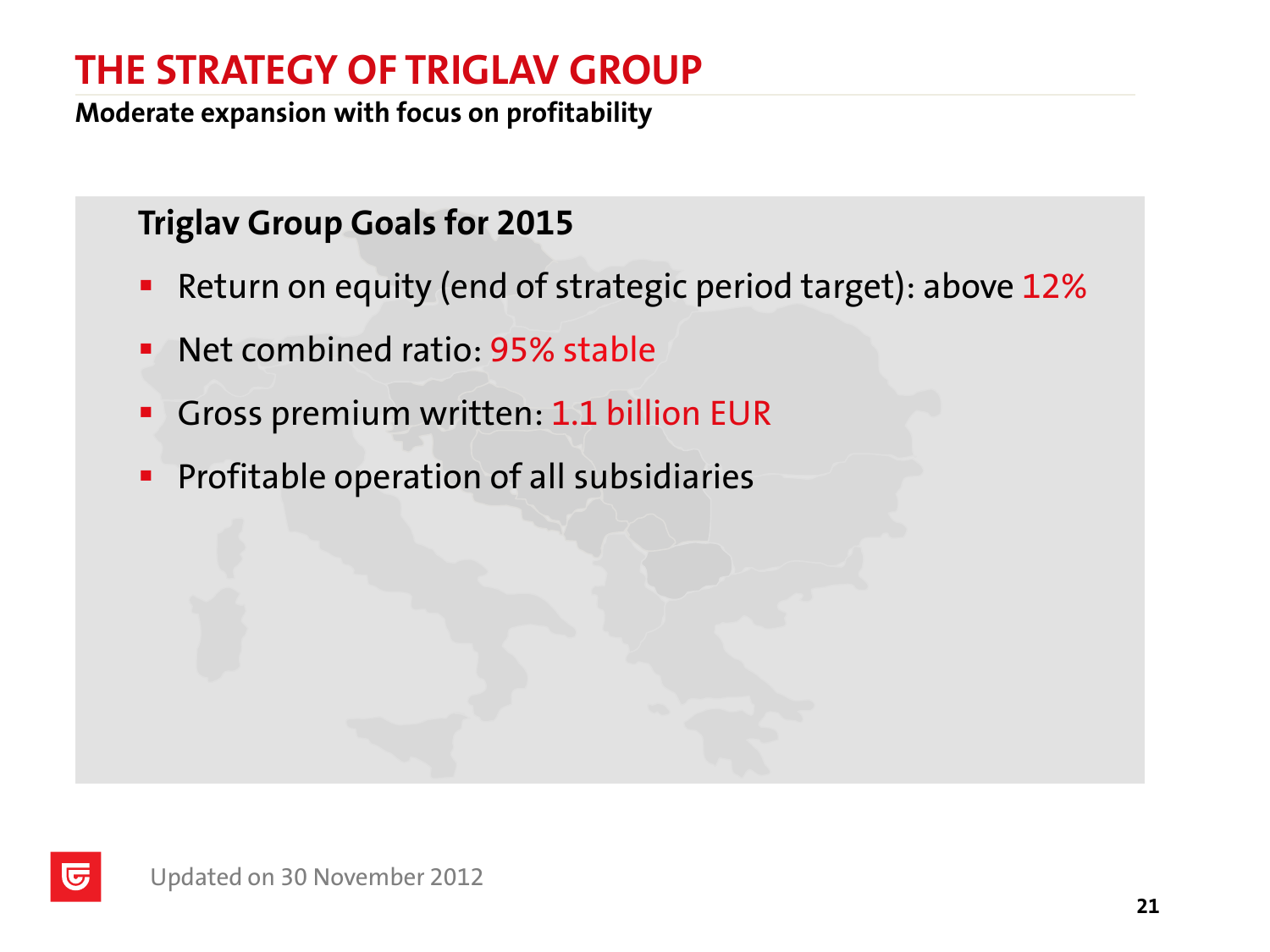### **TRIGLAV GROUP PLANS FOR 2012**

#### **Stable premium with high growth of profits, underlying performance firmly on track**

|                                      | 2010    | 2011    | <b>Plan 2012</b> | 2011/2010 | 2012/2011 |
|--------------------------------------|---------|---------|------------------|-----------|-----------|
| Gross written premium                | 1.013,6 | 989,4   | 984,0            | 98        | 99        |
| Net premium income                   | 946,2   | 916,3   | 905,8            | 97        | 99        |
| Gross claims settled                 | 588,3   | 593,9   | 622,5            | 101       | 105       |
| Net claims incurred                  | 557,7   | 576,1   | 595,9            | 103       | 103       |
| Gross operating costs*               | 239,9   | 234,8   | 235,0            | 98        | 100       |
| Profit before tax                    | 43,3    | 58,0    | 73,7             | 134       | 127       |
| Net profit for the accounting period | 26,6    | 47,5    | 60,6             | 178       | 127       |
|                                      |         |         |                  |           |           |
| <b>Balance sheet total</b>           | 3.024,4 | 2.962,0 | 3.172,5          | 98        | 107       |
| Gross insurance technical provisions | 2.270,9 | 2.234,1 | 2.354,4          | 98        | 105       |
| Total equity                         | 499,0   | 489,5   | 554,2            | 98        | 113       |
| Number of employees                  | 5.247   | 5.064   | 5.180            | 97        | 102       |
|                                      |         |         |                  |           |           |
| Expense ratio                        | 30,1%   | 29,2%   | 28,9%            |           |           |
| Net claims ratio                     | 61,9%   | 61,0%   | 66,5%            |           |           |
| Combined ratio non-life              | 92,0%   | 90,1%   | 95,3%            |           |           |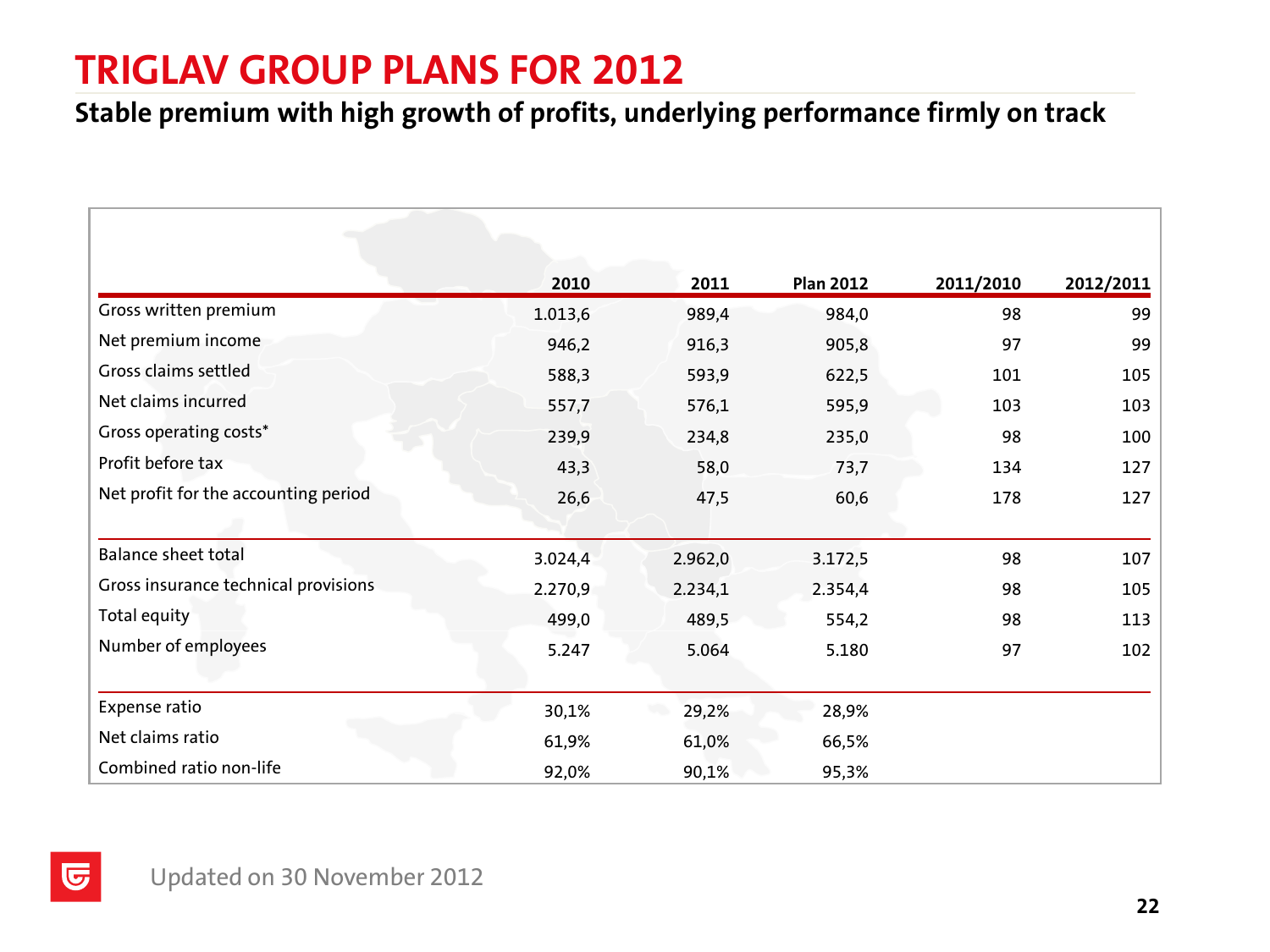# **INVESTMENT PORTFOLIO**

#### **Consistent investment strategy**



#### **Main drivers :**

- **Decreasing exposure towards** Republic of Slovenia
- **Increasing exposure toward** European soveirgnes with highest ratings
- **Decreasing exposure towards** Slovenian banks (deposits)
- **Impairments of investments in** banks
- **Aligning strategic allocation** according to solvency 2 parameters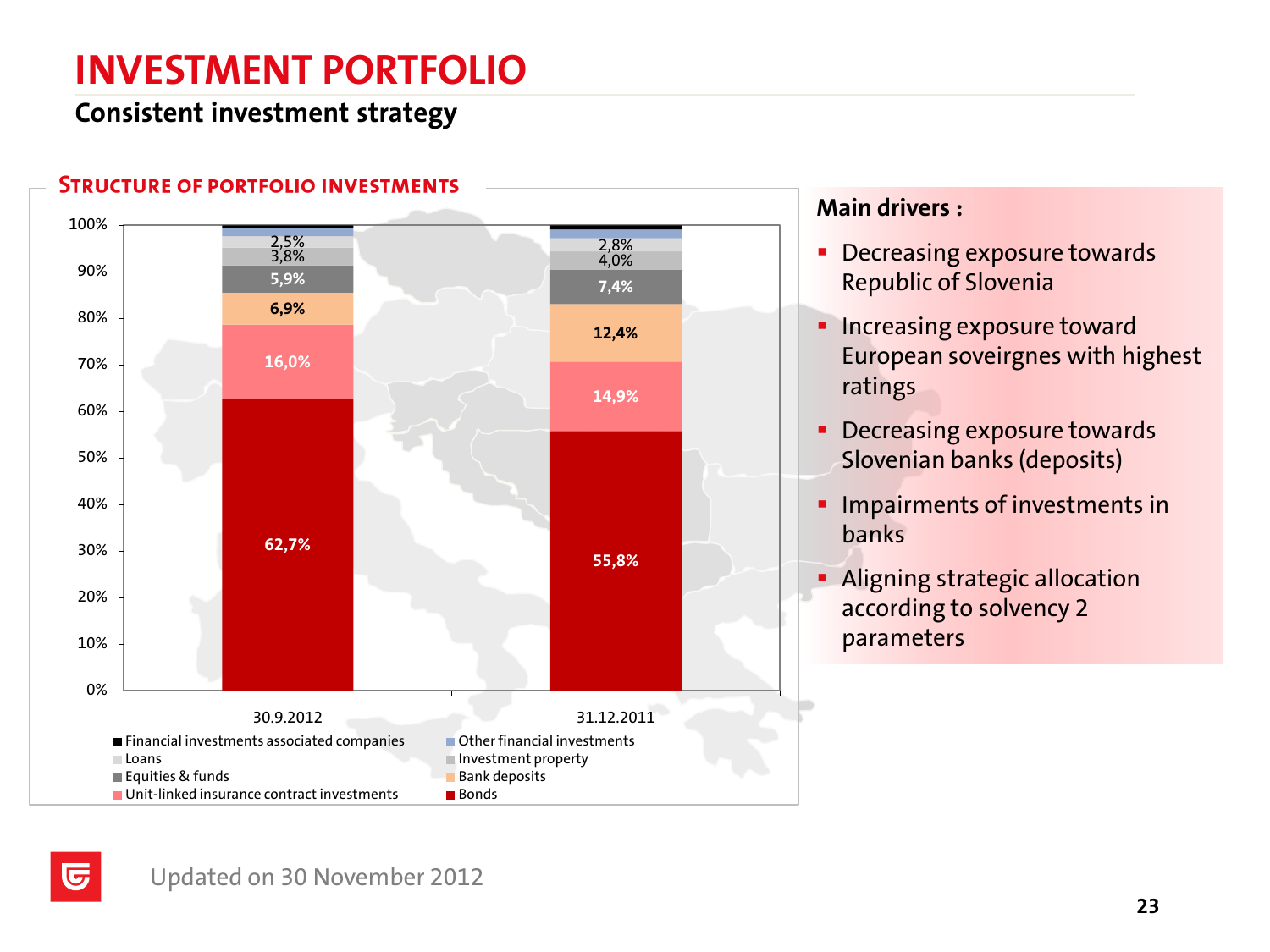# **STRONG CAPITAL BASE**

**Solvency ratios and technical provisions follow the strategy and demanding business conditions**

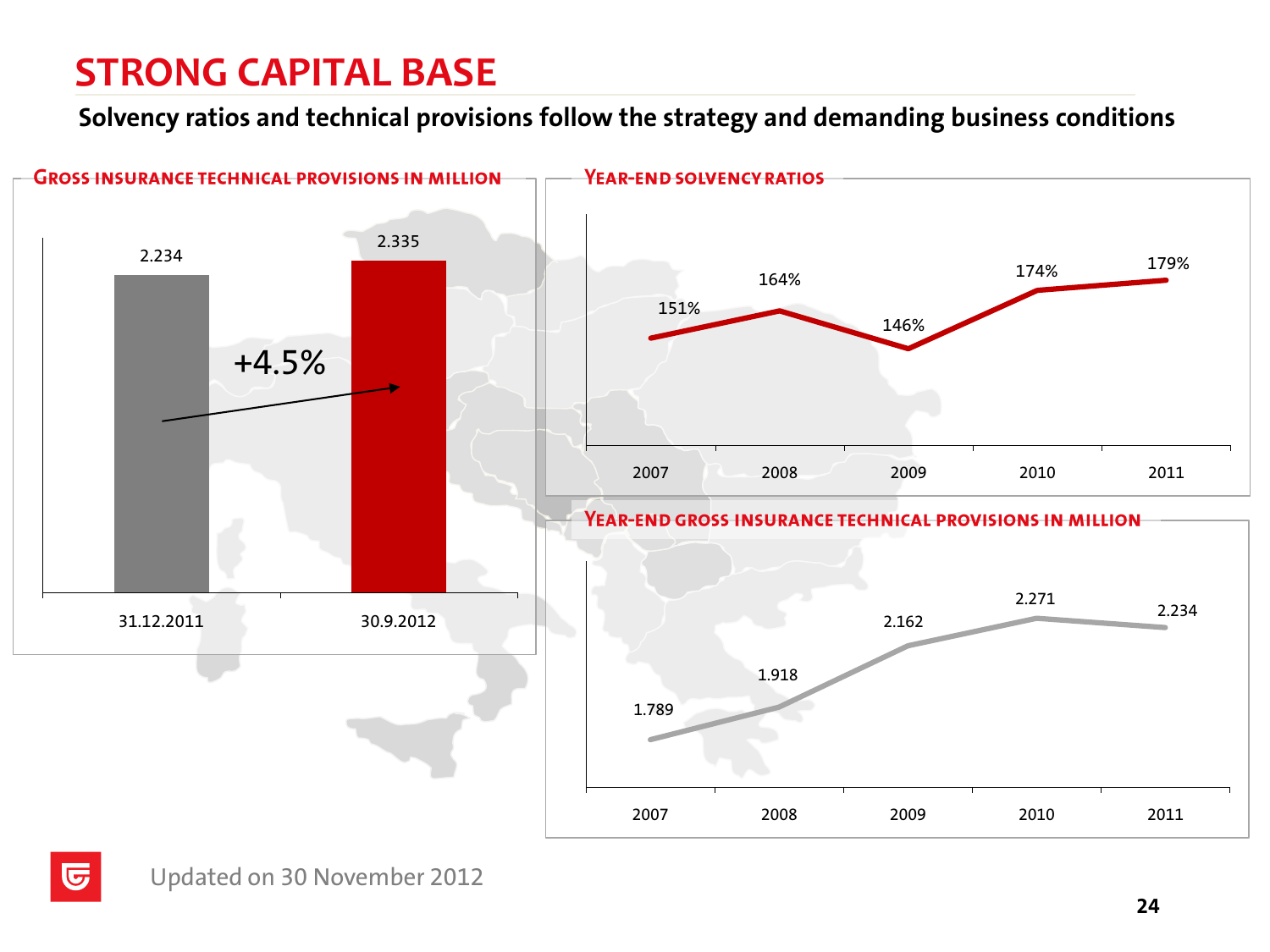### **ZAVAROVALNICA TRIGLAV'S SHARE**

**Outperformance of capital markets in 2012, Slovenian government predominant shareholder**

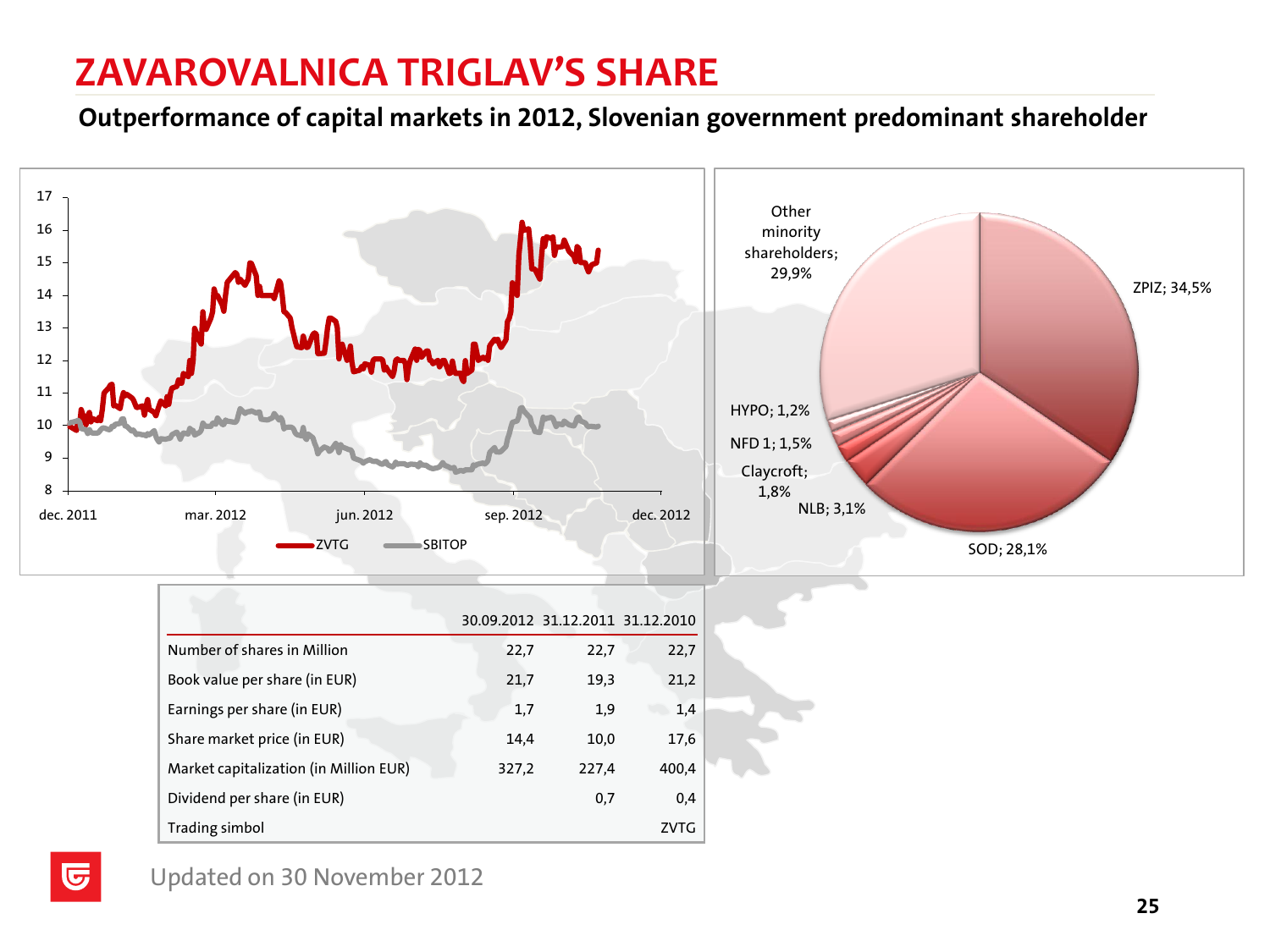# **INVESTOR RELATIONS CONTACTS**

BENJAMIN JOŠAR + 386 1 47 47 508

MEMBER OF THE BOARD BENJAMIN.JOSAR@TRIGLAV.SI

 $URO\check{S}$  IVANC  $+ 386 147 47 468$ EXECUTIVE DIRECTOR - FINANCE UROS.IVANC@TRIGLAV.SI

Webpage: http://www.triglav.eu/en/investors/